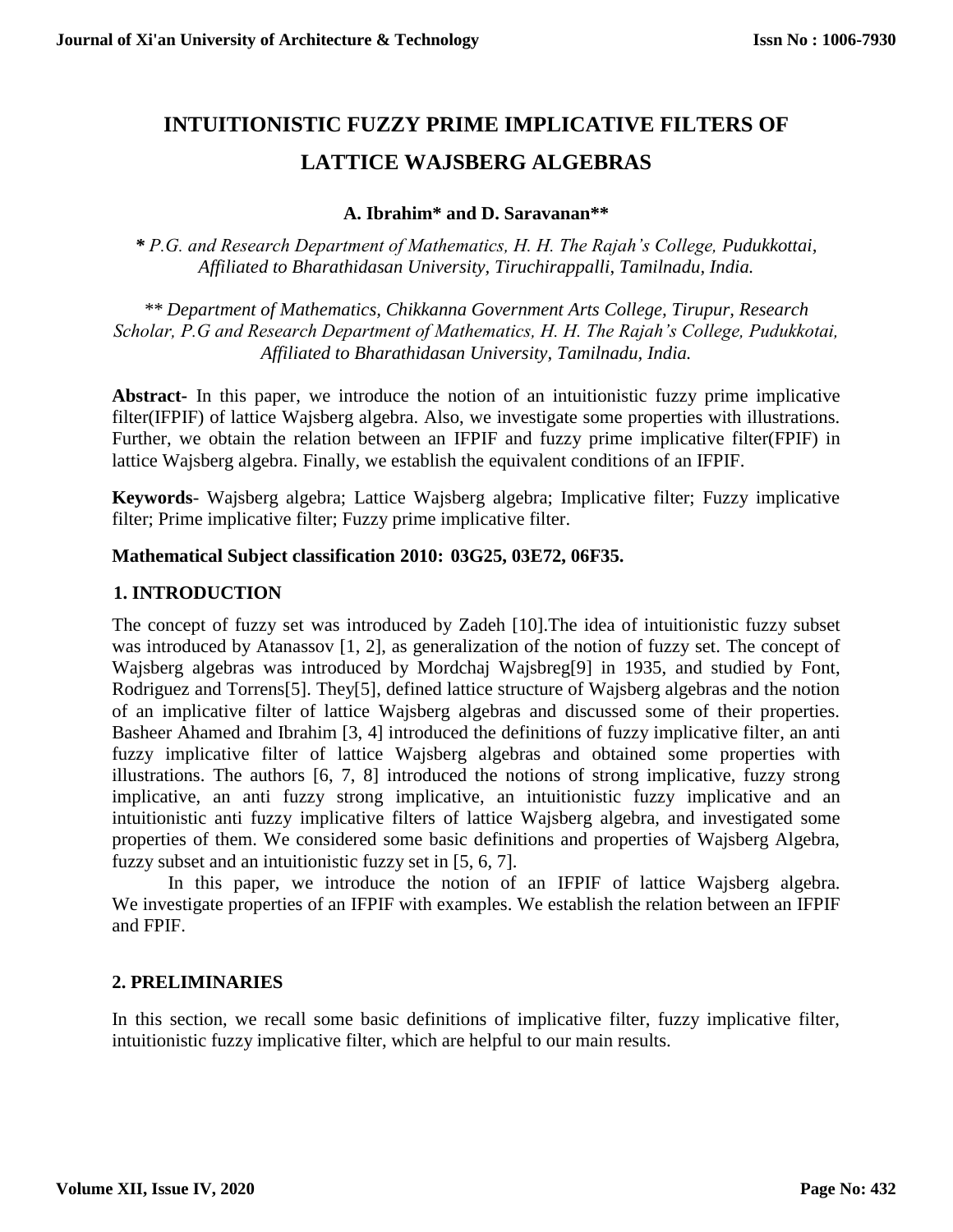**Definition 2.1.**[5] Let W be a lattice Wajsberg algebra. A subset *F* of W is called an implicative filter of *W* if it satisfies the following axioms for all *x*,  $y \in W$ .

(i)  $1 \in F$ 

(ii)  $x \in F$  and  $x \to y \in F$  imply  $y \in F$ .

**Definition 2.2.**[3] Let W be a lattice Wajsberg algebra. A fuzzy subset  $\mu$  of W is called a fuzzy implicative filter of W if it satisfies the following axioms for all  $x, y, z \in W$ .

(i)  $\mu(1) \ge \mu(x)$ 

(ii)  $\mu(z) \geq min\{\mu(y), \mu(y \to z)\}.$ 

**Definition 2.3.**[1] An intuitionistic fuzzy subset *S* of a non-empty set  $W$  is an object having the form  $S = \{(x, \mu_S(x), \gamma_S(x)) \mid x \in W\} = (\mu_S, \gamma_S)$  where the functions  $\mu_S : W \to [0, 1]$  and  $\gamma_S: \mathcal{W} \to [0, 1]$  denotes the degree of membership and denotes the non-membership respectively, and  $0 \leq \mu_S(x) + \gamma_S(x) \leq 1$  for any  $x \in \mathcal{W}$ .

**Definition 2.4.**[7] Let W be a lattice Wajsberg algebra. An intuitionistic fuzzy subset  $S = (\mu_S,$  $\gamma_s$ ) of W is called an intuitionistic fuzzy implicative filter of W if it satisfies the following inequalities for any  $x, y \in W$ ,

(i)  $\mu_S(1) \ge \mu_S(x)$  and  $\gamma_S(1) \le \gamma_S(x)$ 

(ii)  $\mu_S(y) \ge \min\{\mu_S(x), \mu_S(x \to y)\}\$ 

(iii)  $\gamma_s(y) \leq max\{\gamma_s(x), \gamma_s(x \to y)\}.$ 

**Proposition 2.5.**[7] Let  $S = (\mu_S, \gamma_S)$  be an intuitionistic fuzzy implicative filter of a lattice Wajsberg algebra W if and only if  $(\mu_S, \mu_S^c)$  and  $(\gamma_S^c, \gamma_S)$  are intuitionistic fuzzy implicative filters of  $W$ .

**Definition 2.6.**[4] A non-constant fuzzy implicative filter  $\mu$  of a lattice Wajsberg algebra *W* is said to be a prime if  $\mu(x \vee y) \leq \max{\mu(x), \mu(y)}$  for all  $x, y \in W$ .

**Proposition 2.7.**[7] Let  $W$  be a lattice Wajsberg algebra,  $V$  a non-empty subset of [0, 1] and  $J_t = \{x / J(x) \ge t, x \in W\}$  such that  $t \in V$  and *J* is a fuzzy implicative filter of *W* satisfies the following:

(i)  $W = \bigcup_{t \in V} J_t$ 

(ii)  $r > t$  if and only if  $J_r \subseteq J_t$  for all  $r, t \in V$ (iii) Let  $\mu_P(x) = \sup\{t \in V / x \in J_t\}$  and  $\gamma_P(x) = \inf\{t \in V / x \in J_t\}$  for all  $x \in W$ , then  $P =$  $(\mu_P, \gamma_P)$  is an intuitionistic fuzzy implicative filter of W.

# **3. PROPERTIES OF IFPIF**

In this section, we introduce the notion of an IFPIF. Further, we obtain some properties of an IFPIF.

**Definition 3.1.** Let W be a lattice Wajsberg algebra. An intuitionistic fuzzy subset  $S = (\mu_S, \gamma_S)$ of  $W$  is called an IFPIF of  $W$  if it satisfies the following

(i)  $S = (\mu_S, \gamma_S)$  is an intuitionistic fuzzy implicative filter of W

(ii)  $\mu_S(x \vee y) \leq max\{\mu_S(x), \mu_S(y)\}\$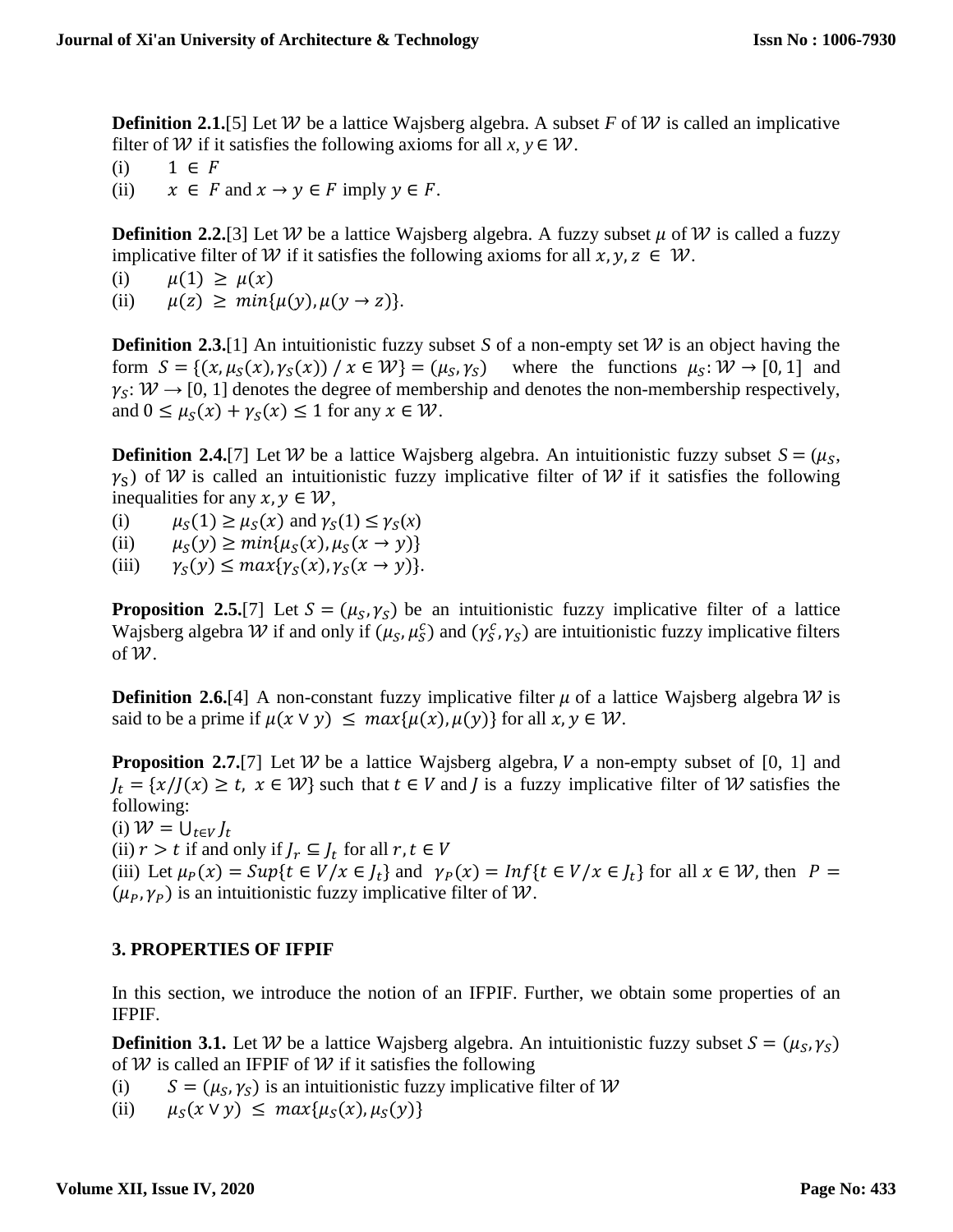## (iii)  $\gamma_s(x \vee y) \geq min\{\gamma_s(x), \gamma_s(y)\}\$ for all  $x, y \in W$ .

**Example 3.2.** Let  $W = \{0, g, h, i, j, 1\}$  be a set with Figure (1) as partial ordering. Define a unary operation complement " \*" and a binary operation implication " $\rightarrow$ " on W as in the Table (1) and Table (2).

| <b>Table: 3.1</b><br><b>Complement</b> |                  |  | <b>Table: 3.2</b><br><b>Implication</b> |                  |   |                  |                  |                  |  | Figure: 3.1              |
|----------------------------------------|------------------|--|-----------------------------------------|------------------|---|------------------|------------------|------------------|--|--------------------------|
| $\chi$                                 | $x^*$            |  | $\rightarrow$                           | $\overline{0}$   | g | $\boldsymbol{h}$ | i                |                  |  |                          |
| $\theta$                               | 1                |  | $\theta$                                | 1                |   | 1                | 1                |                  |  |                          |
| g                                      | $\dot{i}$        |  | g                                       | ٠<br>l           |   | $\boldsymbol{h}$ | i                | $\boldsymbol{h}$ |  | $\hbar$<br>$g_{\bullet}$ |
| $\boldsymbol{h}$                       | Ĵ                |  | $\boldsymbol{h}$                        | 1                | g | 1                | $\boldsymbol{h}$ | g                |  |                          |
| i                                      | g                |  | ٠<br>l                                  | g                | g | 1                |                  | g                |  | $\cdot i$<br>.,          |
| j                                      | $\boldsymbol{h}$ |  |                                         | $\boldsymbol{h}$ | 1 |                  | $\boldsymbol{h}$ |                  |  |                          |
|                                        | $\overline{0}$   |  |                                         | $\overline{0}$   | g | $\boldsymbol{h}$ | i                | $\mathbf{r}$     |  |                          |

Consider a intuitionistic fuzzy subset  $S = (\mu_S, \gamma_S)$  on W as  $\mu_S(x) = \begin{cases} 0.7 & \text{if } x \in \{h, i, 1\} \\ 0.3 & \text{if } x \in \{0, a, i\} \end{cases}$ 0.7 if  $x \in \{h, i, 1\}$ ,  $\gamma_S(x) = \begin{cases} 0.2 & \text{if } x \in \{h, i, 1\} \\ 0.7 & \text{if } x \in \{0, g, j\} \end{cases}$ 0.7 if  $x \in \{0, g, j\}$  is an IFPIF of W.

In the same Example 3.2, consider a intuitionistic fuzzy subset  $S = (\mu_S, \gamma_S)$  on W as  $\mu_S(x) = \begin{cases} 0.6 & \text{if } x \in \{g, h, 1\} \\ 0.2 & \text{if } x \in \{0, i, j\} \end{cases}$ 0.6 if  $x \in \{g, h, 1\}$ ;  $\gamma_s(x) = \begin{cases} 0.3 & \text{if } x \in \{g, h, 1\} \\ 0.5 & \text{if } x \in \{0, i, j\} \end{cases}$ 0.5 if  $x \in (0, i, j]$  is not an IFPIF of W. Since  $\mu_S(i \vee j) = \mu_S((i \rightarrow j) \rightarrow j) = \mu_S(h) = 0.6$ ; max $\{\mu_S(i), \mu_S(j)\} = 0.2$ . Thus  $\mu_S(i \vee j) \nleq max\{\mu_S(i), \mu_S(j)\}\$  and similarly,  $\gamma_S(i \vee j) \ngeq min\{\gamma_S(i), \gamma_S(j)\}.$ 

**Proposition 3.3.** Every IFPIF of lattice Wajsberg algebra  $W$  is an intuitionistic fuzzy implicative filter of  $W$ .

*Proof.* From (i) of the Definition 3.1, we have IFPIF of  $W$  is an intuitionistic fuzzy implicative filter of  $W$ .

**Proposition 3.4.** An intuitionistic fuzzy subset  $S = (\mu_S, \gamma_S)$  of a lattice Wajsberg algebra W is an intuitionistic fuzzy implicative filter of W if and only if for each  $m, n \in [0, 1]$ , the sets  $\mu_{S_n}$ and  $\gamma_s^m$  is either empty or fuzzy implicative filters of  $W$ .

*Proof.* Let  $S = (\mu_S, \gamma_S)$  be an intuitionistic fuzzy implicative filter of W and  $\mu_{S_n} \neq \emptyset$ ,  $\gamma_S^m \neq \emptyset$ for all *m*, *n*  $\in$  [0, 1]. From the (i) of Definition 3.1, we have  $1 \in \mu_{S_n}$  and  $1 \in \gamma_S^m$ . Let  $x, y \in W$  be such that  $x \in \mu_{S_n}$  and  $x \to y \in \mu_{S_n}$ . Then, we have  $\mu_S(x) \ge n$  and  $\mu_S(x \to y) \ge n$ . Thus, we get  $\mu_S(y) \ge \min{\mu_S(x), \mu_S(x \to y)} \ge n$ , that is,  $y \in \mu_{S_n}$ .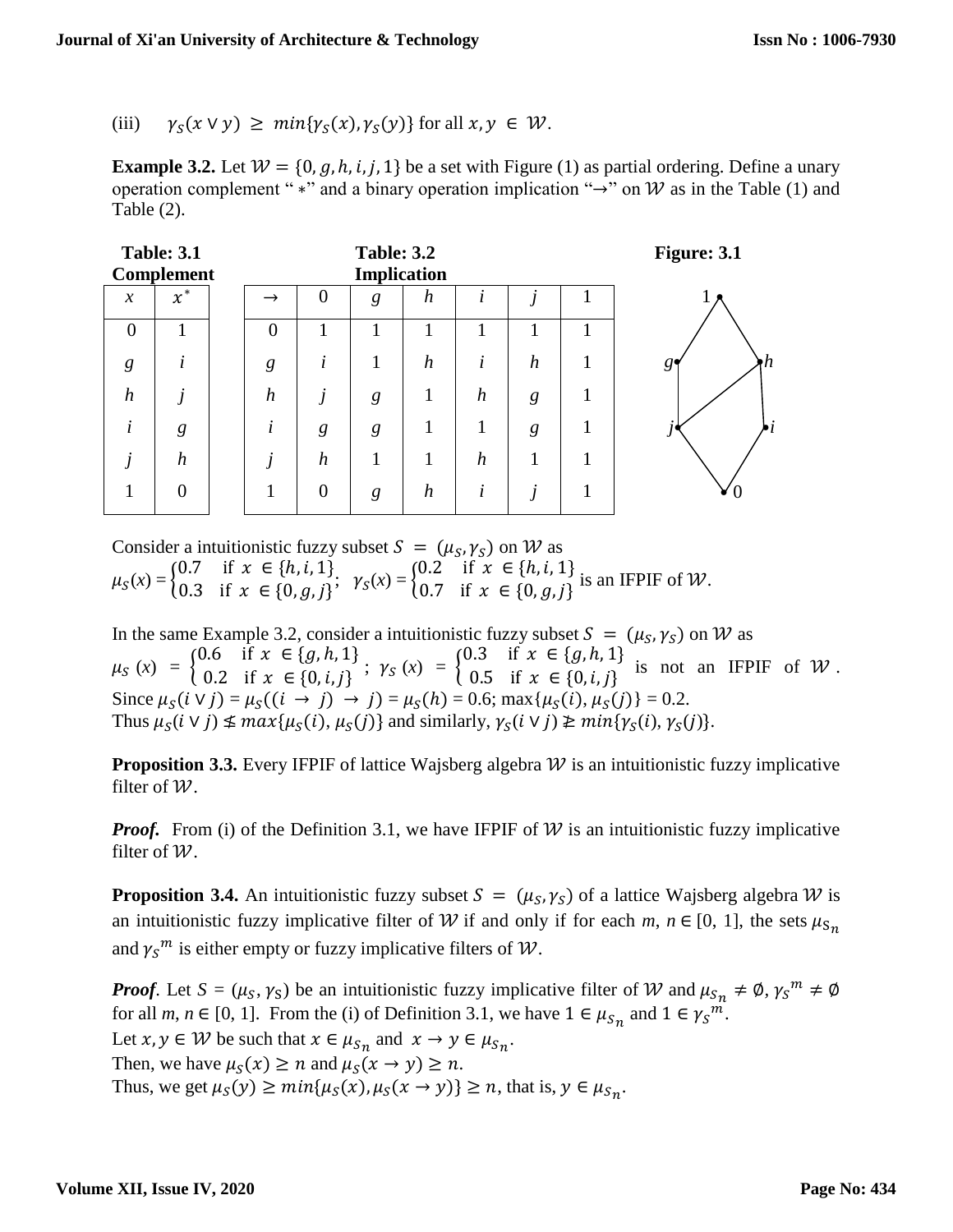Thus,  $\mu_{\mathsf{S}_n}$  is a fuzzy implicative filter of W.

Similarly, let  $x, y \in W$  be such that  $x \in \gamma_S^m$  and  $x \to y \in \gamma_S^m$ .

Then, we have  $\gamma_S(x) \leq m$  and  $\gamma_S(x \to y) \leq m$ .

Thus, we get  $\gamma_S(y) \leq max{\gamma_S(x), \gamma_S(x \to y)} \leq m$ , that is,  $y \in {\gamma_S}^m$ .

Thus  $\gamma_s^m$  is a fuzzy implicative filter of W.

Conversely, for each  $m, n \in [0, 1]$ , the sets  $\mu_{s_n}$  and  $\gamma_s^m$  is either empty or fuzzy implicative filters of  $W$ .

For any  $x \in W$ , let  $\mu_S(x) = n$  and  $\gamma_S(x) = m$ . Then,  $x \in \mu_{S_n} \cap \gamma_S^m$  and so that  $\mu_{S_n} \neq \phi \neq \gamma_S^m$ . Since  $\mu_{s_n}$  and  $\gamma_s^m$  are implicative filters of W, therefore  $1 \in \mu_{s_n}$  and  $1 \in \gamma_s^m$ .

Hence  $\mu_S(1) \ge n = \mu_S(x)$  and  $\gamma_S(1) \le m = \gamma_S(x)$ .

**To prove:** (i).  $\mu_S(y) \ge \min{\mu_S(x), \mu_S(x \to y)}$  and (ii).  $\gamma_S(y) \le \max{\gamma_S(x), \gamma_S(x \to y)}$ . (i) If not, then there exists  $p, q \in A$  such that  $\mu_S(p) < min{\mu_S(q), \mu_S(q \to p)}$ .

Taking  $n_0 = \frac{1}{2}$  $\frac{1}{2} [\mu_S(p) + min{\mu_S(q), \mu_S(q \to p)}],$ 

we have  $\mu_S(p) < n_0 < min{\mu_S(q), \mu_S(q \to p)}$ .

Therefore,  $q \in \mu_{s_{n_0}}$  and  $q \to p \in \mu_{s_{n_0}}$  but  $p \notin \mu_{s_{n_0}}$ . Thus,  $\mu_{s_{n_0}}$  is not an implicative filter of  $W$ , which is a contradiction. Therefore,  $\mu_{\mathcal{S}}(y) \ge \min{\mu_{\mathcal{S}}(x), \mu_{\mathcal{S}}(x \to y)}$ .

(ii) If not, then there exists *u*,  $v \in A$  such that  $\gamma_S(u) > max{\gamma_S(v), \gamma_S(v \to u)}$ .

Taking 
$$
m_0 = \frac{1}{2} [ \gamma_S(u) + \max\{\gamma_S(v), \gamma_S(v \to u)\}],
$$
, we have  $\max\{\gamma_S(v), \gamma_S(v \to u)\} < m_0 < \gamma_S(u).$ 

Therefore,  $v \in \gamma_S^{m_0}$  and  $v \to u \in \gamma_S^{m_0}$  but  $u \notin \gamma_S^{m_0}$ . Thus,  $\gamma_S^{m_0}$  is not an implicative filter of W, which is a contradiction. Therefore,  $\gamma_S(y) \leq max{\gamma_S(x), \gamma_S(x \to y)}$ .

Hence,  $S = (\mu_S, \gamma_S)$  is an intuitionistic fuzzy implicative filter of  $W$ .  $\Box$ 

**Theorem 3.5.** If  $S = (\mu_S, \gamma_S)$  be an IFPIF of lattice Wajsberg algebra W if and only if the sets  $I_u = \{ x \in W / \mu_S(x) = 1 \}$  and  $I_v = \{ x \in W / \gamma_S(x) = 1 \}$  are either empty or prime implicative filters of  $W$ .

*Proof.* Let  $S = (\mu_S, \gamma_S)$  be an IFPIF of lattice Wajsberg algebra  $W$ . **To prove:** The sets  $I_{\mu}$  and  $I_{\gamma}$  are prime implicative filters of  $W$ . Let  $\mu_{S}( x \vee y ) = 1$  for all  $x, y \in W$ . Then,  $1 = \mu_S(x \vee y) \le \max{\mu_S(x), \mu_S(y)} = \mu_S(x)$  or  $\mu_S(y)$ . Thus,  $1 \leq \mu_S(x)$  or  $1 \leq \mu_S(y)$ . We know that  $\mu_S(x) = 1$  or  $\mu_S(y) = 1$ , then from the definition of  $I_\mu$ , we have  $x \in I_\mu$  or  $y \in I_\mu$ . Thus,  $I_u$  is a prime implicative filter of W. Similarly, we prove for  $I_{\nu}$ .

Therefore,  $I_v$  is a prime implicative filter of W.

Conversely,  $I_{\mu}$ ,  $I_{\gamma} \neq \emptyset$  and  $I_{\mu}$ ,  $I_{\gamma}$  are prime implicative filters of lattice Wajsberg algebra W. **To prove:**  $S = (\mu_S, \gamma_S)$  be an IFPIF of lattice Wajsberg algebra  $W$ .

Let  $\mu_S(x), \mu_S(y) \in I_\mu$  then  $\mu_S(x) = 1$  and  $\mu_S(y) = 1$  so that  $\mu_S(x \vee y) = 1$  and  $max{\mu_S(x), \mu_S(y)} = 1$  for all  $x, y \in W$ . Thus,  $\mu_S(x \vee y) \le max{\mu_S(x), \mu_S(y)}$  for all  $x, y \in W$ .  $\mathcal W$ .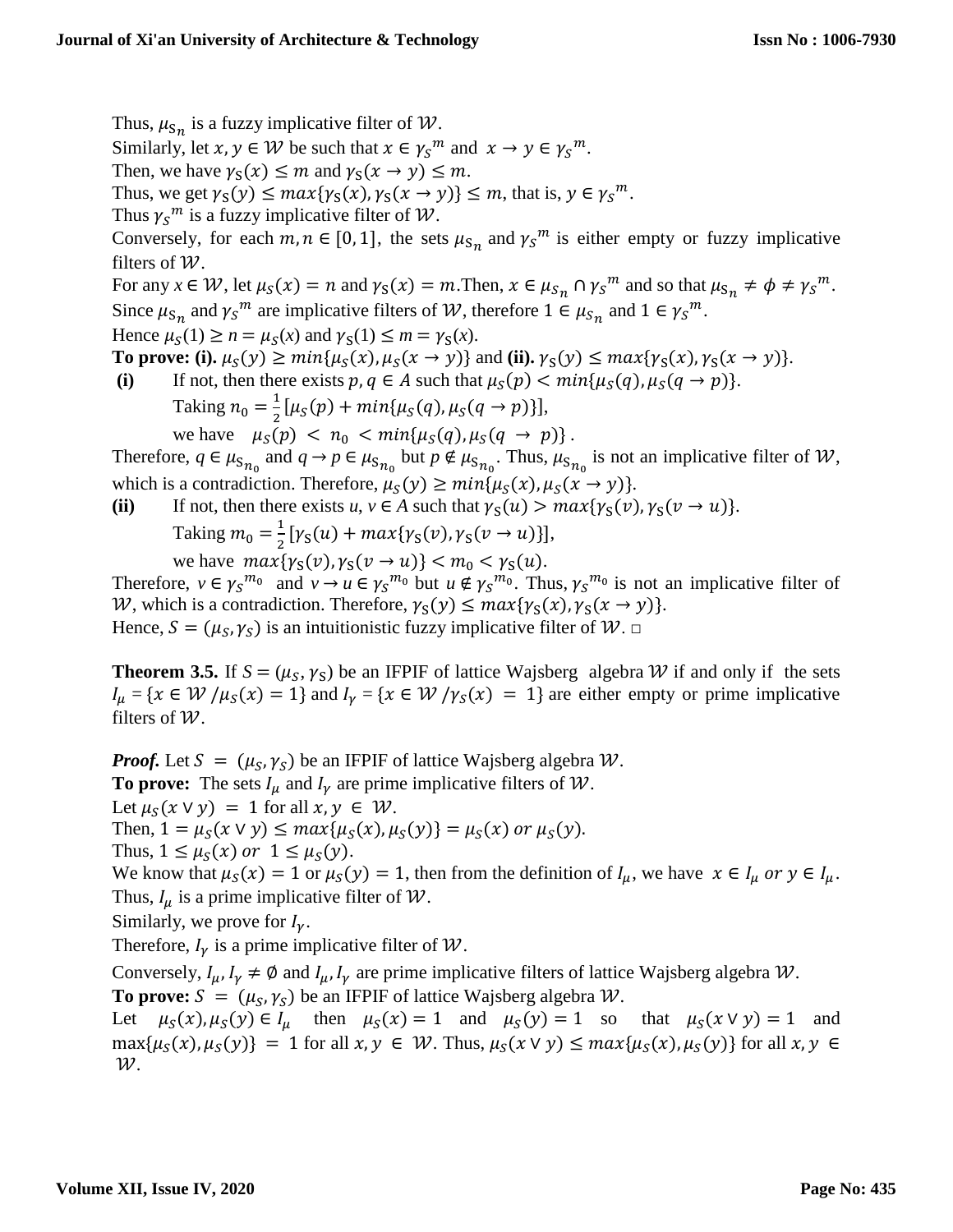Similarly, we prove if  $\gamma_s(x), \gamma_s(y) \in I_\nu$  then, we have  $\gamma_s(x \vee y) \geq min{\gamma_s(x), \gamma_s(y)}$  for all  $x, y \in W$ .

Since  $I_{\mu}$  and  $I_{\gamma}$  are prime implicative filters, they are implicative filters of W. As  $\mu_s$  and  $\gamma_s$  are in  $I_u$  and  $I_v$ ,  $\mu_s$  and  $\gamma_s$  are intuitionistic fuzzy implicative filters of W.

Therefore,  $S = (\mu_S, \gamma_S)$  is an IFPIFof  $W \square$ 

**Theorem 3.6.** Let  $S = (\mu_S, \gamma_S)$  be an intuitionistic fuzzy implicative filter of lattice Wajsberg algebra W. Then  $S = (\mu_S, \gamma_S)$  is an IFPIF if and only if the sets  $W_\mu = \{x \in W \mid \mu_S(x) =$  $\mu_S(1)$  and  $W_\nu = \{x \in \mathcal{W}/\gamma_S(x) = \gamma_S(1)\}\$  are prime implicative filters of W.

*Proof.* Let  $S = (\mu_S, \gamma_S)$  be an intuitionistic fuzzy implicative filter of lattice Wajsberg algebra  $\mathcal W$ . Let  $S = (\mu_S, \gamma_S)$  be an IFPIF of lattice Wajsberg algebra  $W$ . We want to prove that the sets  $W_u$  and  $W_v$  are prime implicative filters of W. Let  $x, y \in W$  and  $\mu_S(x \vee y) = \mu_S(1)$ . Then  $\mu_{\mathcal{S}}(1) = \mu_{\mathcal{S}}(x \vee y) \le \max{\mu_{\mathcal{S}}(x), \mu_{\mathcal{S}}(y)} = \mu_{\mathcal{S}}(x)$  or  $\mu_{\mathcal{S}}(y)$ . Thus, we have  $\mu_S(1) \leq \mu_S(x)$  or  $\mu_S(1) \leq \mu_S(y)$ . We know that  $\mu_S(x) = \mu_S(1)$  or  $\mu_S(y) = \mu_S(1)$  then  $x \in W_u$  or  $y \in W_u$ . Therefore,  $W_{\mu}$  is a prime implicative filter of W. Similarly,  $x \vee y \in W_x$  for any  $x, y \in W$ . Therefore  $\gamma_s(x \vee y) = \gamma_s(1)$ . Then  $\gamma_S(1) = \gamma_S(x \vee y) \ge \min{\gamma_S(x), \gamma_S(y)} = \gamma_S(x)$  or  $\gamma_S(y)$ . Hence, we get  $\gamma_s(1) \ge \gamma_s(x)$  or  $\gamma_s(1) \ge \gamma_s(y)$ . We know that  $\gamma_s(x) = \gamma_s(1)$  or  $\gamma_s(y) = \gamma_s(1)$  then  $x \in \mathcal{W}_v$  or  $y \in \mathcal{W}_v$ . Thus,  $W_{\nu}$  is a prime implicative filter of W. Conversely, if  $W_u = \{x \in W/\mu_S(x) = \mu_S(1)\}\$ and  $W_\gamma = \{x \in W/\gamma_S(x) = \gamma_S(1)\}\$ are prime implicative filters of  $W$ . **To prove:**  $S = (\mu_S, \gamma_S)$  be an IFPIF of W. Now,  $(x \rightarrow y) \vee (y \rightarrow x) = 1$  for any  $x, y \in W_u$ . Thus  $\mu_S((x \to y) \lor (y \to x)) = \mu_S(1)$ . Then  $\mu_S(x \to y) = \mu_S(1)$  or  $\mu_S(y \to x) = \mu_S(1)$ . If  $\mu_S(x \to y) = \mu_S(1)$  and  $\mathcal{W}_u$  is a fuzzy implicative filter. Then  $\mu_S(y) \ge \min{\mu_S(x), \mu_S(x \to y)} = \min{\mu_S(x), \mu_S(1)} = \mu_S(x)$ . That is,  $\mu_S(x) \le \mu_S(y)$ . Thus,  $\mu_S(x \vee y) \le \max{\mu_S(x), \mu_S(y)} = \mu_S(y)$ . Therefore,  $\mu_S(x \vee y) \le \mu_S(y)$ . Hence,  $\mu_S(x \vee y) \leq max{\mu_S(x), \mu_S(y)}$ . Similarly,  $\gamma_S((x \to y) \lor (y \to x)) = \gamma_S(1)$ . Then,  $\gamma_S(x \to y) = \gamma_S(1)$  or  $\gamma_S(y \to x) = \gamma_S(1)$ . If  $\gamma_s(x \to y) = \gamma_s(1)$  and  $W_\nu$  is a fuzzy implicative filter. Then,  $\gamma_S(y) \le \max{\gamma_S(x), \gamma_S(x \to y)} = \max{\gamma_S(x), \gamma_S(1)} = \gamma_S(x)$ . That is  $\gamma_S(y) \le \gamma_S(x)$ . Thus,  $\gamma_S(x \vee y) \ge \min{\gamma_S(x), \gamma_S(y)} = \gamma_S(y)$ . Therefore,  $\gamma_S(x \vee y) \ge \gamma_S(y)$ . Hence,  $\gamma_S(x \vee y) \ge \min{\gamma_S(x), \gamma_S(y)}$ . Thus,  $S = (\mu_S, \gamma_S)$  is an IFPIF of  $W \square$ 

**Proposition 3.7.** Let  $S = (\mu_S, \gamma_S)$  be an IFPIF of a lattice Wajsberg algebra W if and only if the fuzzy subsets  $\mu_S$ ,  $\gamma_S^c$  are FPIFs of W, where  $\gamma_S^c(x) = 1 - \gamma_S(x)$  for all  $x \in W$ .

*Proof.* Let  $S = (\mu_S, \gamma_S)$  be an IFPIF of W.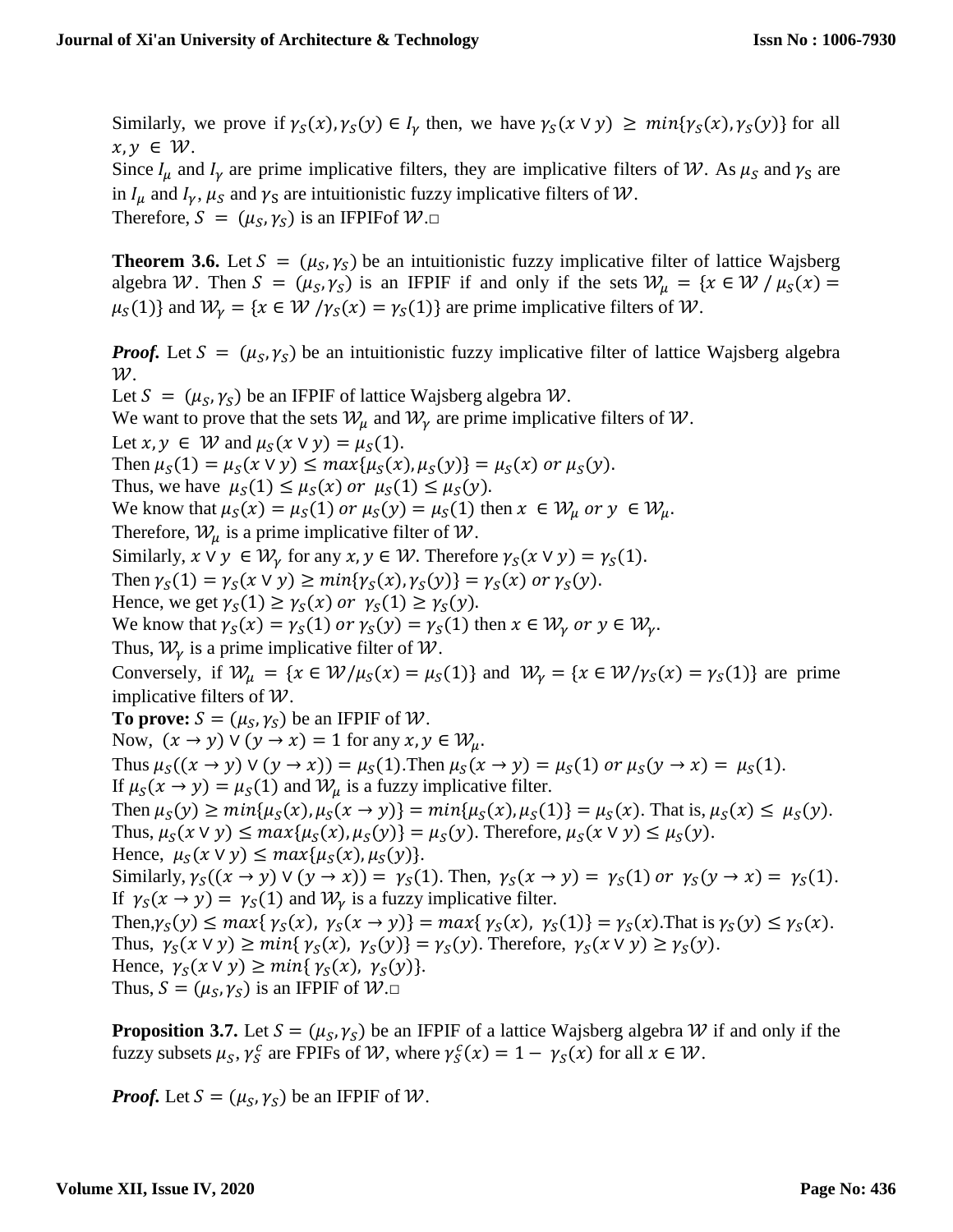From Proposition 3.3, we have  $S = (\mu_S, \gamma_S)$  is an intuitionistic fuzzy implicative filter of W. From (ii) of Definition 3.1, the fuzzy subset  $\mu_S$  is a FPIF of  $W$ . Now  $\gamma_S^c(1) = 1 - \gamma_S(1) \ge 1 - \gamma_S(x) = \gamma_S^c(x)$ and  $\gamma_S^c(x \vee y) = 1 - \gamma_S(x \vee y) \le 1 - \min{\gamma_S(x), \gamma_S(y)}$  $= max\{1 - \gamma_S(x), 1 - \gamma_S(y)\}\$  $= max{ \gamma_S^c(x), \gamma_S^c(y) }$ . Thus,  $\gamma_S^c(1) \ge \gamma_S^c(x)$  and  $\gamma_S^c(y) \le \max{\gamma_S^c(x), \gamma_S^c(y)}$ . Hence,  $\gamma_S^c$  is a FPIF of W. Conversely, if  $\mu_S$  and  $\gamma_S^c$  are FPIFs of W. Then we have  $\mu_S(1) \geq \mu_S(x)$  and  $1 - \gamma_S(1) = \gamma_S^c(1) \ge \gamma_S^c(x) = 1 - \gamma_S(x)$  implies that  $\gamma_S(x) \ge \gamma_S(1)$ . From the Definition 2.6, we have  $\mu_S(x \vee y) \leq max{\mu_S(x), \mu_S(y)}$  and  $\gamma_S^c(x \vee y) \leq max\{\gamma_S^c(x), \gamma_S^c(y)\}\$  $1 - \gamma_S(x \vee y) \leq max\{1 - \gamma_S(x), 1 - \gamma_S(y)\}\$  $= 1 - min{\gamma_s(x), \gamma_s(y)}$  $\gamma_S(x \vee y) \geq min\{\gamma_S(x), \gamma_S(y)\}.$ Thus,  $S = (\mu_S, \gamma_S)$  is an intuitionistic fuzzy implicative filter of W. Hence  $S = (\mu_S, \gamma_S)$  is an FPIF of  $W \square$ 

**Proposition 3.8.** Let  $S = (\mu_S, \gamma_S)$  be an intuitionistic fuzzy subset of a lattice Wajsberg algebra W. Then  $S = (\mu_S, \gamma_S)$  is an IFPIF of W if and only if  $(\mu_S, \mu_S^c)$  and  $(\gamma_S^c, \gamma_S)$  are IFPIFs of W.

*Proof.* Let  $S = (\mu_S, \gamma_S)$  be an intuitionistic fuzzy subset of W. Then by Definition 2.3,  $0 \le \mu_S(x) + \mu_S^c(x) = 1$  and  $0 \le \gamma_S(x) + \gamma_S^c(x) = 1$ . Thus  $(\mu_S, \mu_S^c)$  and  $(\gamma_S^c, \gamma_S)$  are intuitionistic fuzzy subsets of *W*. Assume that  $S = (\mu_S, \gamma_S)$  is an IFPIF of W. Then by Proposition 2.5,  $(\mu_S, \mu_S^c)$  and  $(\gamma_S^c, \gamma_S)$  are intuitionistic fuzzy implicative filters of W. **To prove:**  $\mu_S^c(x \vee y) \ge \min\{\mu_S^c(x), \mu_S^c(y)\}\$ and  $\gamma_S^c(x \vee y) \le \max\{\gamma_S^c(x), \gamma_S^c(y)\}.$ From (ii) of Definition 3.1,  $\mu_S^c(x \vee y) = 1 - \mu_S(x \vee y) \ge 1 - \max{\mu_S(x), \mu_S(y)}$  $= min\{1 - \mu_S(x), 1 - \mu_S(y)\}\$  $= min{\mu_S^c(x), \mu_S^c(y)}$ . Thus,  $\mu_S^c(x \vee y) \geq min\{\mu_S^c(x), \mu_S^c(y)\}.$ Similarly,  $\gamma_S^c(x \vee y) = 1 - \gamma_S(x \vee y) \le 1 - \min{\{\mu_S(x), \mu_S(y)\}}$  $= max\{1 - \mu_s(x), 1 - \mu_s(y)\}\$  $= max{\mu_S^c(x), \mu_S^c(y)}$ . Thus,  $\gamma_S^c(x \vee y) \leq max\{\gamma_S^c(x), \gamma_S^c(y)\}.$ Hence,  $(\mu_S, \mu_S^c)$  and  $(\gamma_S^c, \gamma_S)$  are IFPIFs of W. Conversely,  $(\mu_S, \mu_S^c)$  and  $(\gamma_S^c, \gamma_S)$  are IFPIFs of  $W$ . From the Definition 3.1,  $S = (\mu_S, \gamma_S)$  is an IFPIF of  $W \square$ 

**Proposition 3.9.** An intuitionistic fuzzy set  $S = (\mu_S, \gamma_S)$  of a lattice Wajsberg algebra W is an IFPIF of W if and only if for each  $m, n \in [0, 1]$ , the sets  $\mu_{s_n}$  and  $\gamma_s^m$  is either empty or FPIFs of  $W$ .

*Proof.* Let  $S = (\mu_S, \gamma_S)$  be an IFPIF of a lattice Wajsberg algebra  $W$ .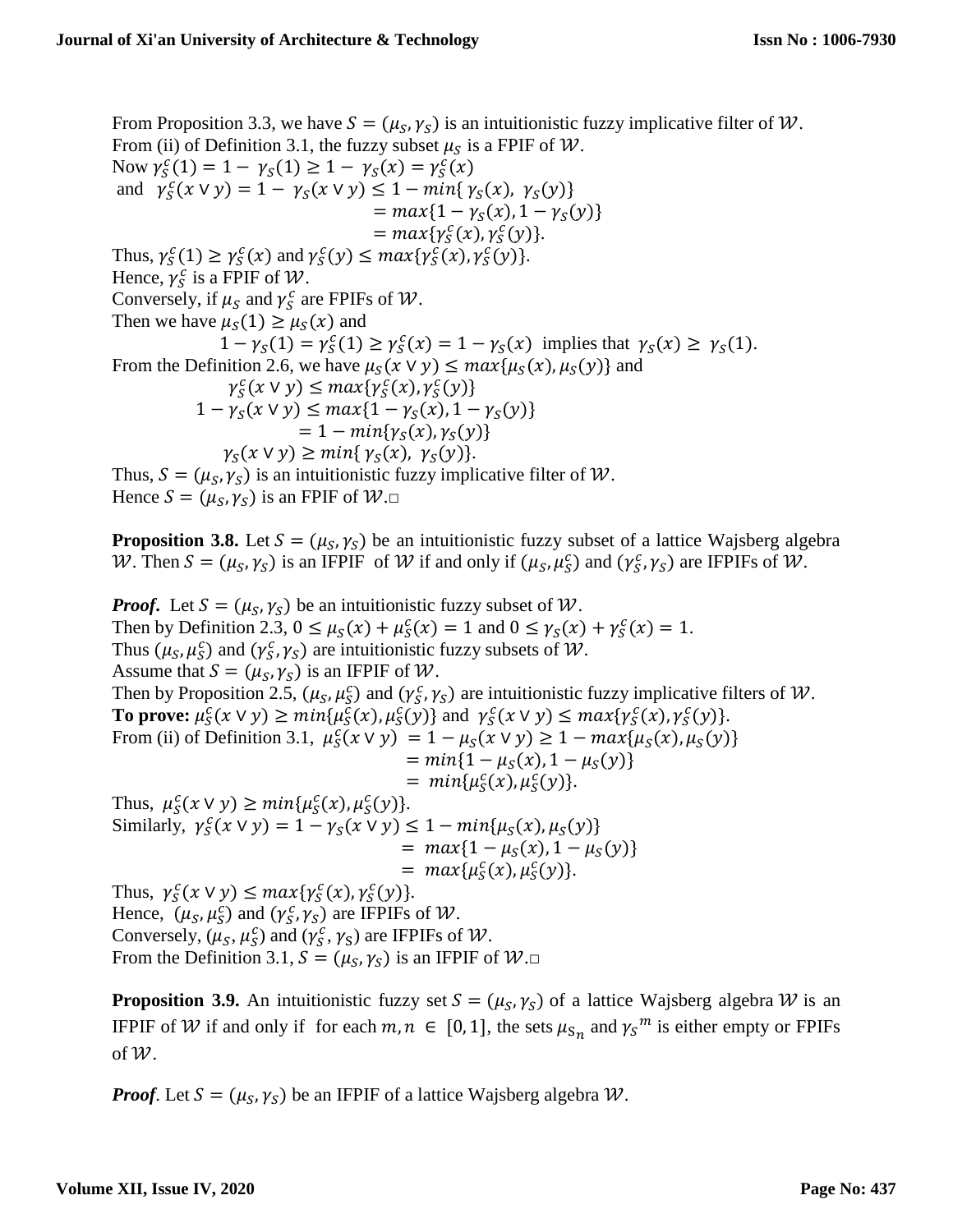From the Proposition 3.3, we have  $S = (\mu_S, \gamma_S)$  is an intuitionistic fuzzy implicative filter of a lattice Wajsberg algebra  $W$ .

From the Proposition 3.4, we have  $\mu_{s_n} \neq \phi$ ,  $\gamma_s^m \neq \phi$  for all  $m, n \in [0, 1]$ , the sets  $\mu_{s_n}$  and  $\gamma_S^m$  are fuzzy implicative filters of  $W$ .

Let  $x, y \in A$  be such that  $x \vee y \in \mu_{S_n}$ .

Then, we have  $\mu_S(x \vee y) \geq n$ .

Thus,  $n \leq \mu_S(x \vee y) \leq \max{\mu_S(x), \mu_S(y)}$  this implies  $\mu_S(x) \geq n$  or  $\mu_S(y) \geq n$ .

Hence  $x \in \mu_{S_n}$  or  $y \in \mu_{S_n}$ .

Thus,  $\mu_{\mathsf{S}_n}$  is a FPIF of  $\mathcal W$ .

Similarly,  $\gamma_S^m$  is a FPIF of  $\mathcal W$ .

Conversely, for each  $m, n \in [0, 1]$ , the sets  $\mu_{s_n}$  and  $\gamma_s^m$  are either empty or FPIFs of W.

For any  $x \in W$ , let  $\mu_S(x) = n$  and  $\gamma_S(x) = m$ . Then,  $x \in \mu_{S_n} \cap \gamma_S^m$  and so that  $\mu_{\text{S}_n} \neq \phi \neq \gamma_{\text{S}}^m$ .

From the Definition 2.6,  $\mu_{s_n}$  and  $\gamma_s^m$  are fuzzy implicative filters of W.

From the Proposition 3.4,  $S = (\mu_S, \gamma_S)$  is an intuitionistic fuzzy implicative filter of a lattice Wajsberg algebra  $W$ .

Suppose that  $S = (\mu_S, \gamma_S)$  is not an IFPIF of a lattice Wajsberg algebra W.

Then there exists  $x, y \in W$  such that  $\mu_S(x \vee y) > max{\mu_S(x), \mu_S(y)}$  and  $\gamma_S(x \vee y) < min\{\gamma_S(x), \gamma_S(y)\}.$ 

Taking  $a = \frac{1}{2}$  $\frac{1}{2}[\mu_S(x \vee y) + max{\mu_S(x), \mu_S(y)}], b = \frac{1}{2}$  $\frac{1}{2} [\gamma_S(x \vee y) + min{\gamma_S(x), \gamma_S(y)}],$ we have  $\mu_S(x \vee y) > a > max{\mu_S(x), \mu_S(y)}$  and  $\gamma_S(x \vee y) < b < min{\gamma_S(x), \gamma_S(y)}$ .

These implies i.  $x \vee y \in \mu_{S_a}$  but  $x \notin \mu_{S_a}$  and  $y \notin \mu_{S_a}$  ii.  $x \vee y \in \gamma_S^b$  but  $x \notin \gamma_S^b$  and  $y \notin \gamma_S^b$ ,

which is a contradiction to our assumption.

Hence,  $S = (\mu_S, \gamma_S)$  is an IFPIF of a lattice Wajsberg algebra W.

**Proposition 3.10.** Let W be a lattice Wajsberg algebra, V a non-empty subset of [0, 1] and  $J_t = \{x / J(x) \ge t, x \in W\}$  such that  $t \in V$  and  $J_t$  is a FPIF of W satisfies the following: (i)  $W = U_{t \in V} I_t$ 

(ii)  $r > t$  if and only if  $J_r \subseteq J_t$  for all  $r, t \in V$ 

(iii) Let  $\mu_P(x) = Sup\{t \in V/x \in J_t\}$  and  $\gamma_P(x) = Inf\{t \in V/x \in J_t\}$  for all  $x \in W$  then  $P = (\mu_P, \gamma_P)$  is an IFPIF of W.

*Proof.* Let  $P = (\mu_P, \gamma_P)$  be an intuitionistic fuzzy subset of W.

From the Proposition 2.7,  $P = (\mu_P, \gamma_P)$  is an intuitionistic fuzzy implicative filter of W. (3.1) **To prove:**  $\mu_P(x \vee y) \le \max\{\mu_P(x), \mu_P(y)\}\$ and  $\gamma_P(x \vee y) \ge \min\{\gamma_P(x), \gamma_P(y)\}\$  for all  $x, y \in W$ . (i) If  $\mu_P(x \vee y) > max{\mu_P(x), \mu_P(y)}$  for all  $x, y \in W$ . Let  $max{\mu_P(x), \mu_P(y)} = t_1$ . So,  $\mu_P(x) \le t_1$  and  $\mu_P(y) \le t_1$ . So  $\mu_P(x \vee y) > t_1$ . Then there exist a FPIF  $J_{t_1}$  such that  $x \vee y \in J_{t_1}$  but  $x \notin J_{t_1}$ ,  $y \notin J_{t_1}$ . Which is a contradiction, therefore  $\mu_P(x \vee y) \le \max{\mu_P(x), \mu_P(y)}$ . (3.2) (ii) If  $\gamma_P(x \vee y) < min{\gamma_P(x), \gamma_P(y)}$  for all  $x, y \in W$ . Let  $min{\gamma_P(x), \gamma_P(y)} = t_2$ . So,  $\gamma_P(x) \ge t_2$  and  $\mu_P(y) \ge t_2$ . Hence  $\gamma_P(x \vee y) < t_2$ . Then there exist a FPIF  $J_{t_2}$  such that  $x \vee y \in J_{t_2}$  but  $x \notin J_{t_1}$ ,  $y \notin J_{t_1}$ .